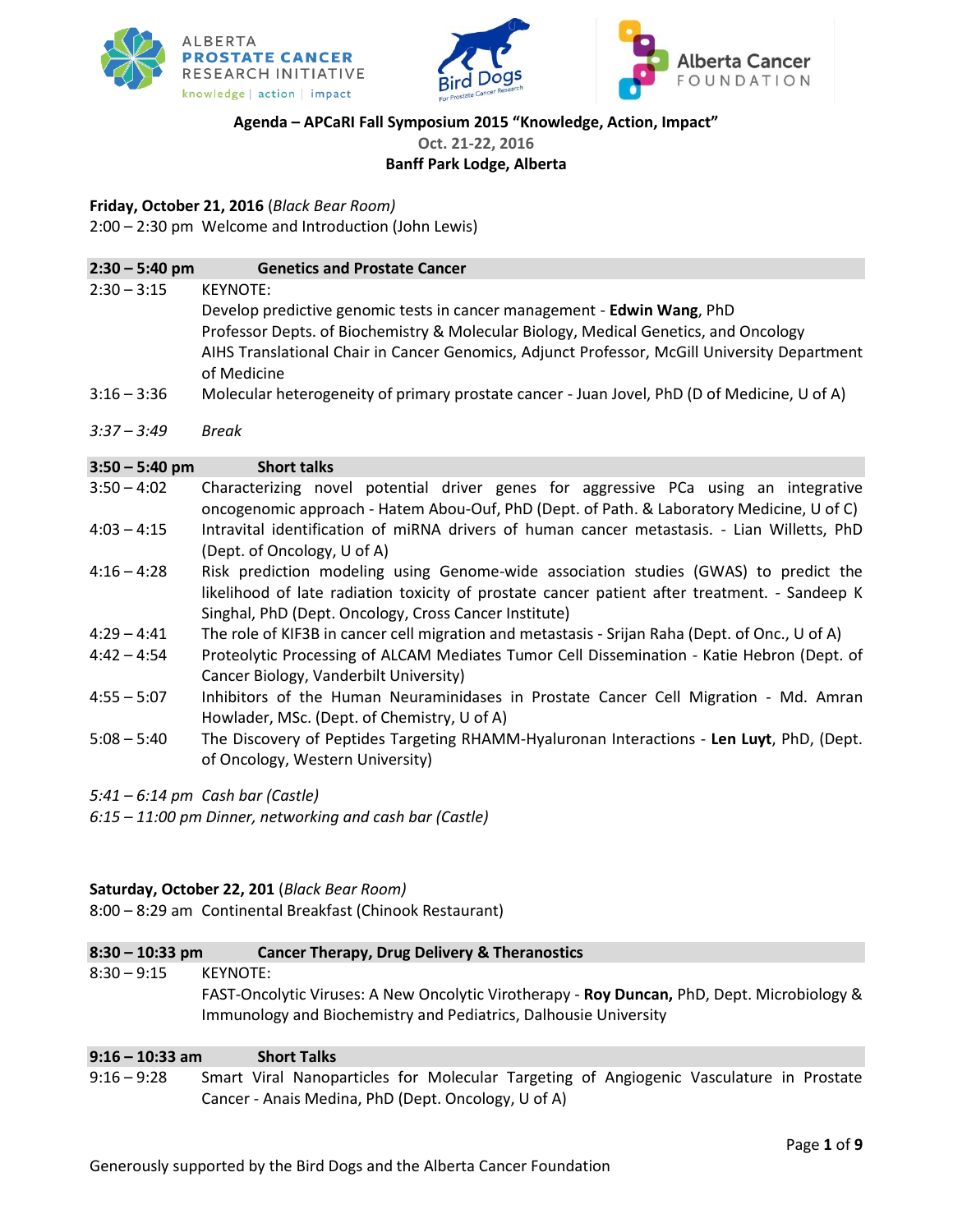





9:29 – 9:41 Anticancer activity and selectivity of AMPs towards prostate and bladder cancer cells - Mauricio Arias, PhD (Dept. of Biological Sciences, U of C)

9:42 – 9:54 Developing an Enzyme-Catalyzed Fusogenix Liposome Drug Delivery Platform for the Treatment of Prostate Cancer - Douglas Brown (Dept. of Biological Sciences, U of C)

- 9:55 10:07 Radiolabeled fusogenic lipid nanoparticles for molecular imaging of PCa drug delivery using positron emission tomography (PET) - Susan Richter, PhD (Dept. Oncology, U of A)
- 10:08 10:20 EGFL7 inhibits cancer progression by suppressing angiogenesis through its Emilin-like domain Alisha Kadam, MSc. (Dept. Oncology, U of A)
- 10:21 10:33 One nanoparticle to deliver them all: development of the fusogenic liposomes platform for nucleic acid delivery – Jihane Mriouah, PhD (Dept. Oncology, U of A)
- *10:34 – 10:54 Break*

### **10:55 – 3:15 pm Biomarkers, metastasis and Clinical Cohorts**

- 10:56 11:40 Evolution of Carcinoma Heterogeneity and its Relationship to Metastasis **Susan J. Done**, MA(Cantab), MB, BChir, PhD, MBA, FRCPC, FCAP, FRCPath, FCCMG, Associate Professor, Departments of Laboratory Medicine and Pathobiology and Medical Biophysics, Faculty of Medicine, University of Toronto
- 11:41 11:53 Microenvironmental Regulation of Proteinase Activated Receptors (PARs) in Urinary Bladder Cancer - Stacy Gibson (Dept. of Physiology and Pharmacology, U of C)
- 11:54 12:06 Metabolomics of bladder cancer: from metabolic data to clinical diagnosis and prognosis Beata Mickiewicz (Dept. of Biological Sciences – U of C)
- 12:07 12:19 Optimizing automated analysis of clinical micro-flow cytometry data Robert J. Paproski, PhD (Dept. Oncology, U of A)
- *12:20 – 1:30 Lunch (Terrace Restaurant)*
- 1:30 2:49 Updates on diagnostic and prognostic tests for PCa and BCa **John Lewis**, PhD (Dept. Oncology, U of A), **Desmond Pink**, PhD (Dept. Oncology, UofA), and – **Andries Zijlstra**, PhD (Dept. of Cancer Biology, Vanderbilt University)

Prostate Cancer Research grants Alberta TMA cohort – Tarek Bismar, MD (Dept. of Pathology and Laboratory Medicine) PROFESSOR New grants: Review and discussion

- *2:50 – 3:00 Break*
- 3:01 3:15 Updates on Alberta PCa Cohorts: Registry & Biorepository, Catalina Vasquez (Dept. Onc., UofA)

## **3:16 – 3:45 pm Commercialization** 3:16 – 3:45 What in the World is Patentable These Days? A look at patent eligible subject matter in Canada and the US - Christopher Bown, PhD (Gowlings) 3:46 pm Adjourn

| $4:00 - 7:00$ pm | <b>Executive and Science &amp; Data Quality Committee meeting (Private room at Chinook)</b> |
|------------------|---------------------------------------------------------------------------------------------|
| $4:00 - 4:45$    | Report for Executive Committee                                                              |
| $4:46 - 5:30$    | Report for Science and Data Quality Committee                                               |
| $5:30 - 6:00$    | Discussion & Recommendations                                                                |
| $6:00 - 7:00$    | Dinner for committee                                                                        |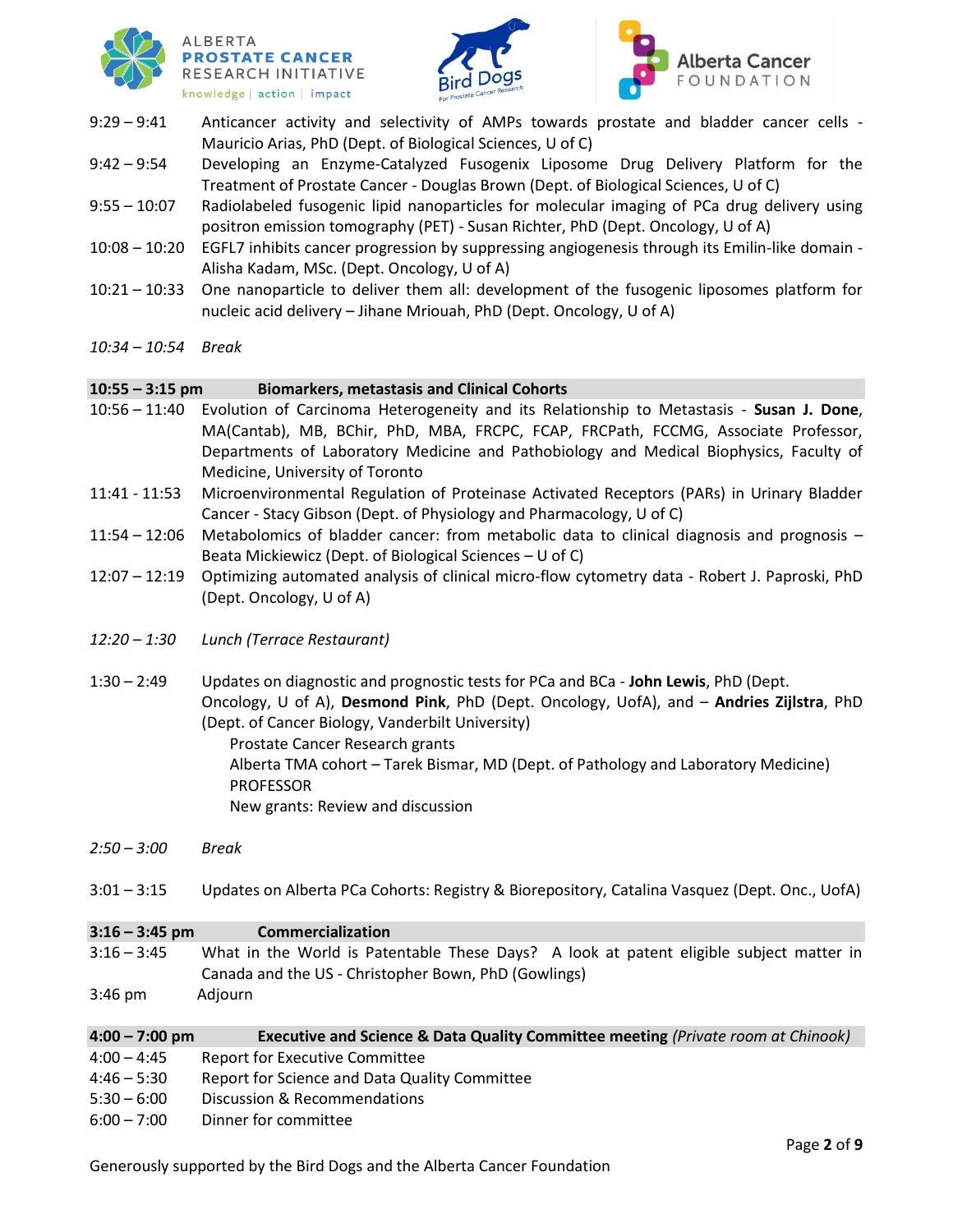





# **Invited Scientists**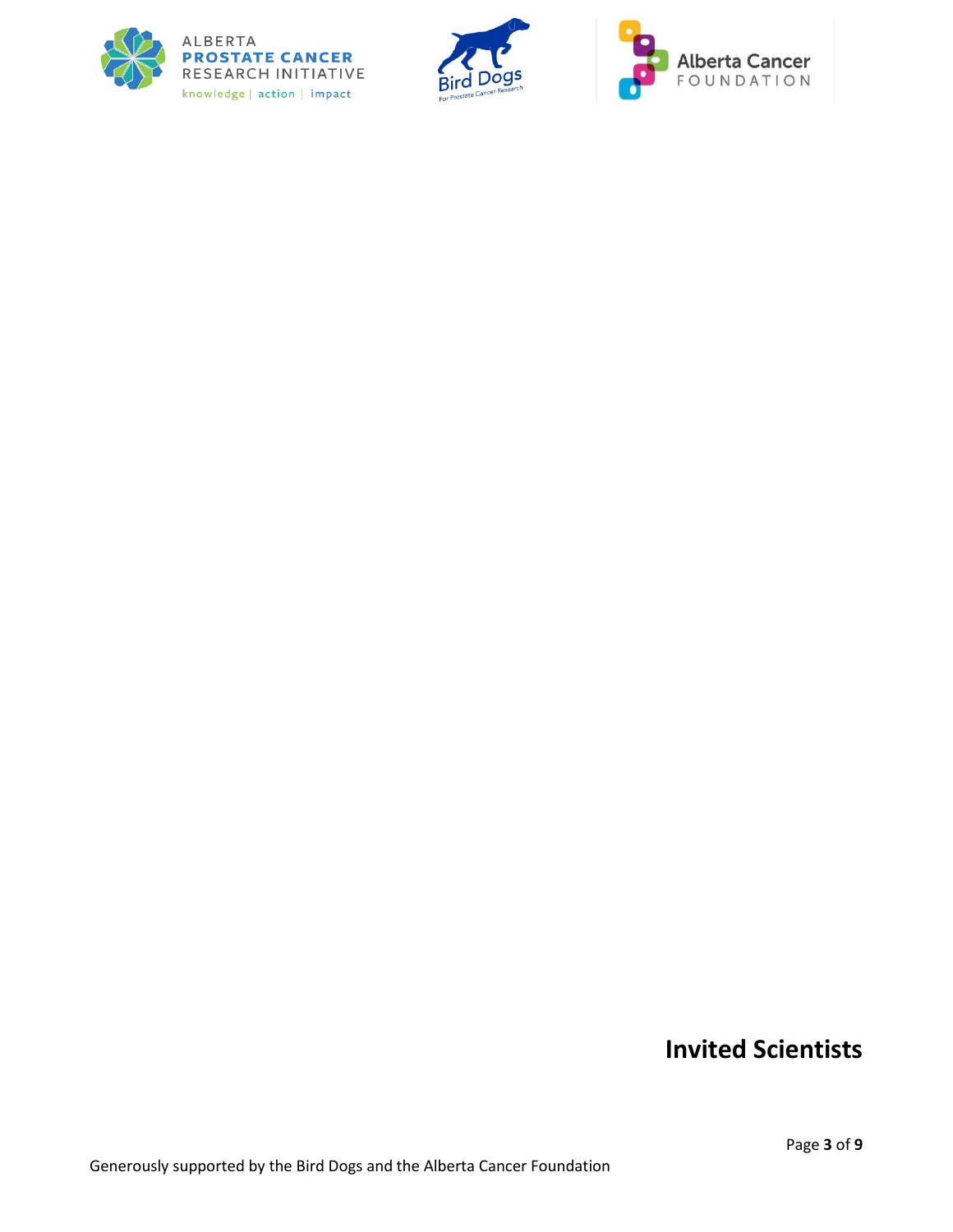







## **Edwin Wang,** PhD

Professor in the Departments of Biochemistry & Molecular Biology, Medical Genetics, and Oncology AIHS Translational Chair in Cancer Genomics Adjunct Professor, McGill University Department of Medicine

Edwin has an undergraduate training in Computer Science and PhD training in Molecular Genetics (UBC - University of British Columbia, 2002). After one-year postdoc training at FlyBase, a genome database of fly, he moved to NRC as a PI. In 2016, he became an AISH Chair Professor at University of Calgary.

We are conducting both computational and experimental systems biology toward precision medicine. The computational work includes: (1) big medical data analysis (2) machine learning and deep learning (3) predictive model construction based on genomic data of diseases including cancer. We are developing novel algorithms for modeling of molecular networks and cancer biomarker discovery, and also developing new concepts for data analysis toward interpreting data, generating, prioritizing and testing new hypotheses.

Find publications a[t http://www.ncbi.nlm.nih.gov/pubmed/?term=wang+edwin](http://www.ncbi.nlm.nih.gov/pubmed/?term=wang+edwin)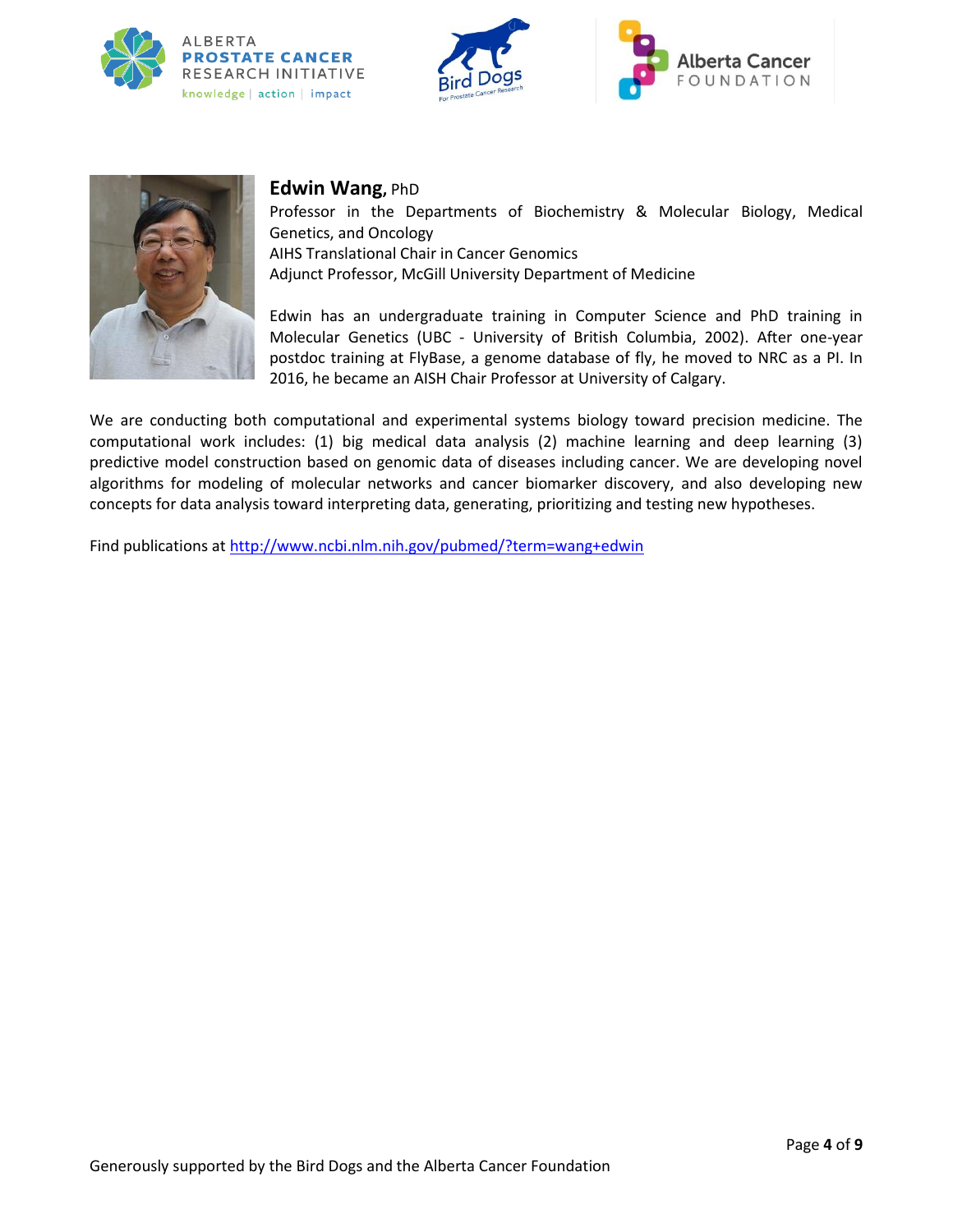







## **Len Luyt**, PhD

Professor, Department of Oncology, Western University, London, Ontario

Dr. Len Luyt graduated with a B.Sc. (Eng.) from Queen's University and did his Ph.D. at The University of Western Ontario. Later on, he did a Post-Doctoral Fellowship at the University of Illinois Urbana-Champaign and is now the Director of Radiochemistry/Synthetic Chemistry at Lawson's Imaging Program. He is also an Assistant Professor in Oncology, Medical Imaging and Chemistry, at Western

University, London, Ontario.

Dr. Luyt's research program involves the design, preparation, and evaluation of new compounds for the imaging and treatment of cancer. Many cancer tumours have an abundance of peptide receptors located on the surface of the tumour cells, mostly belonging to the G protein-coupled receptor (GPCR) superfamily. By using the peptides that normally bind to these receptors as the starting point, his team is designing variations of these compounds such that they will contain a radioactive component, yet still bind to the intended peptide receptor, and have appropriate in vivo behaviour. Thus, a radioactive peptide-like compound will be injected into a patient, will localize in the cancer tumour, and using an external camera an image of the tumour will be viewed. This approach also has potential use as a method of treatment for cancer.

As part of Dr. Luyt's program of creating new cancer imaging and therapeutic agents, new chemical methods and technologies for the preparation of these novel compounds are being developed. While radiopharmaceuticals are a primary focus of our research, his group is also pursuing probes for other molecular imaging modalities (such as optical imaging), and small molecule cancer therapeutics.

Students involved in research in Dr. Luyt's group acquire synthetic organic chemistry, solid-phase organic chemistry, peptide/peptidomimetic design, bioconjugation, and radiolabelling skills. This research requires interaction with cancer and imaging scientists and group members are able to take projects from the basic chemistry stage through to animal model studies.

Find publications a[t http://www.ncbi.nlm.nih.gov/pubmed?cmd=PureSearch&term=Luyt+LG\[Author\]](http://www.ncbi.nlm.nih.gov/pubmed?cmd=PureSearch&term=Luyt+LG%5bAuthor)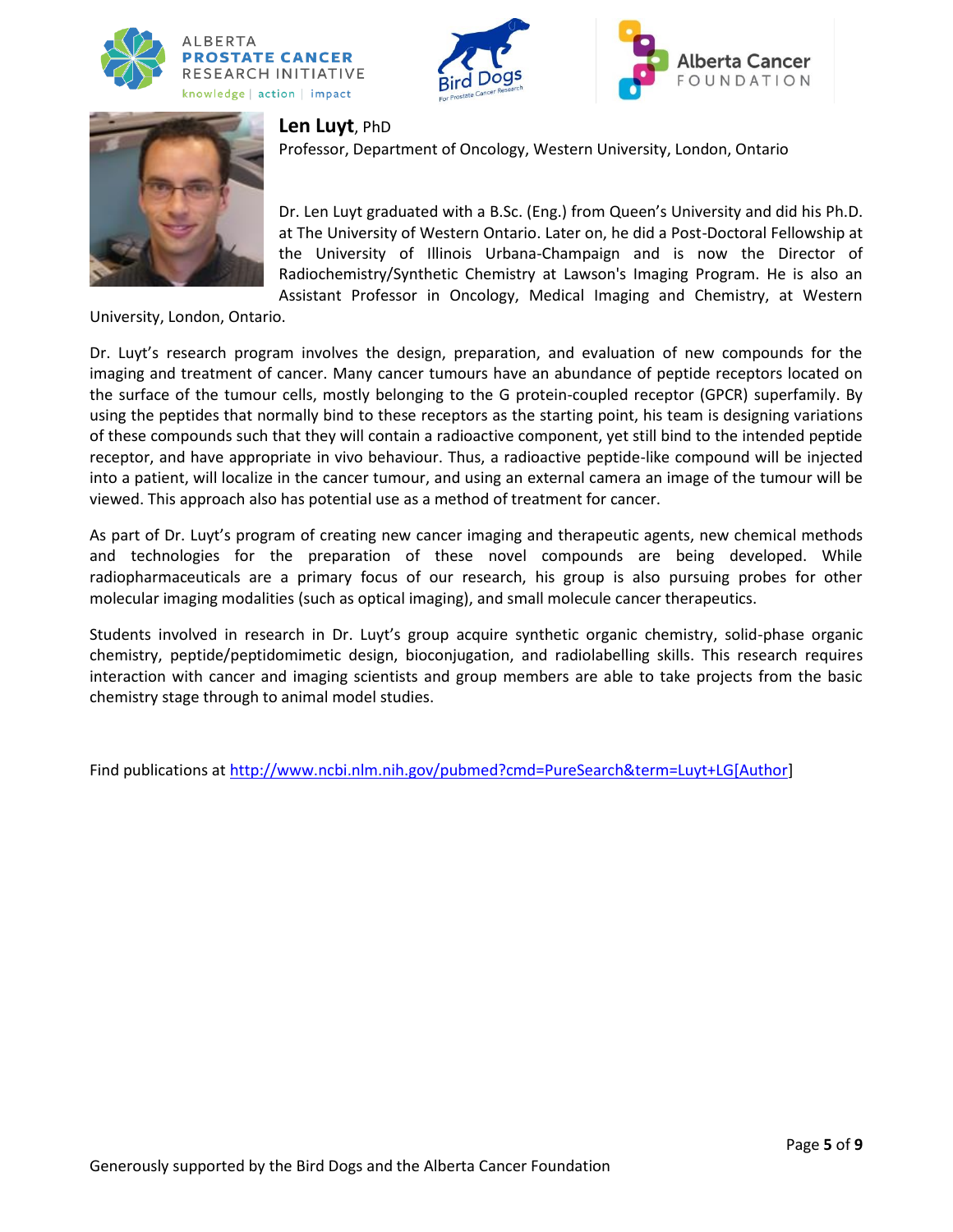





## **Roy Duncan,** PhD

Professor (Microbiology & Immunology), Cross-appointment with Biochemistry and Pediatrics, Founder and CEO of Fusogenix Inc., Department member since 2010

Dr. Duncan has a BSc from the University of Guelph, a MSc from Queen's University and a did his PhD PhD, University of Guelph. After that, he completed his Postdoctoral Training, University of Calgary.

Dr. Duncan's research group discovered the reovirus fusion-associated small transmembrane (FAST) proteins, a novel family of virus-encoded fusogens that mediate cell-cell membrane fusion. His interests are focused on biochemical and biophysical analysis of the FAST proteins, cellular pathways involved in cell-cell fusion, factors that affect actin dynamics during membrane fusion and cell migration, protein trafficking and unconventional secretion pathways, anti-cancer drug delivery and cancer cell migration and invasion.

### Find publications at

[http://www.ncbi.nlm.nih.gov/pubmed/?term=%28%28duncan+r%5bAuthor%5dAND+dalhousie%5bAll+Fields](http://www.ncbi.nlm.nih.gov/pubmed/?term=%28%28duncan+r%5bAuthor%5dAND+dalhousie%5bAll+Fields%5d%29+OR+%28Duncan%2C+Roy%5bFull+Author+Name%5d+AND+dalhousie%5bAll+Fields%5d%29+OR+%28duncan+r%5bAuthor%5d+AND+queens%5bAll+Fields%5d%29+OR+%28duncan+r%5bAuthor%5d+AND+calgary%5bAll+Fields%5d%29+OR+%28duncan+r%5bAuthor%5d+AND+guelph%5bAll+Fields%5d%29+OR+%28duncan+r%5bAuthor%5d+AND+dobos+p%5bAuthor%5d%29+OR+%28duncan+r%5bAuthor%5d+AND+barry+c%5bAuthor%5d%29+OR+%28duncan+r%5bAuthor%5d+AND+faulkner+p%5bAuthor%5d%29+OR+%28duncan+r%5bAuthor%5d++AND+noad+l%5bAuthor%5d%29+OR+%28duncan+r%5bAuthor%5d+AND+stephenson+k%5bAuthor%5d%29+OR+%28duncan+r%5bAuthor%5d+AND+nibert+ml%5bAuthor%5d%29%29+NOT+%28duncan+c%5bAuthor%5d+OR+duncan+c%5bInvestigator%5d%29) [%5d%29+OR+%28Duncan%2C+Roy%5bFull+Author+Name%5d+AND+dalhousie%5bAll+Fields%5d%29+OR+%2](http://www.ncbi.nlm.nih.gov/pubmed/?term=%28%28duncan+r%5bAuthor%5dAND+dalhousie%5bAll+Fields%5d%29+OR+%28Duncan%2C+Roy%5bFull+Author+Name%5d+AND+dalhousie%5bAll+Fields%5d%29+OR+%28duncan+r%5bAuthor%5d+AND+queens%5bAll+Fields%5d%29+OR+%28duncan+r%5bAuthor%5d+AND+calgary%5bAll+Fields%5d%29+OR+%28duncan+r%5bAuthor%5d+AND+guelph%5bAll+Fields%5d%29+OR+%28duncan+r%5bAuthor%5d+AND+dobos+p%5bAuthor%5d%29+OR+%28duncan+r%5bAuthor%5d+AND+barry+c%5bAuthor%5d%29+OR+%28duncan+r%5bAuthor%5d+AND+faulkner+p%5bAuthor%5d%29+OR+%28duncan+r%5bAuthor%5d++AND+noad+l%5bAuthor%5d%29+OR+%28duncan+r%5bAuthor%5d+AND+stephenson+k%5bAuthor%5d%29+OR+%28duncan+r%5bAuthor%5d+AND+nibert+ml%5bAuthor%5d%29%29+NOT+%28duncan+c%5bAuthor%5d+OR+duncan+c%5bInvestigator%5d%29) [8duncan+r%5bAuthor%5d+AND+queens%5bAll+Fields%5d%29+OR+%28duncan+r%5bAuthor%5d+AND+calgar](http://www.ncbi.nlm.nih.gov/pubmed/?term=%28%28duncan+r%5bAuthor%5dAND+dalhousie%5bAll+Fields%5d%29+OR+%28Duncan%2C+Roy%5bFull+Author+Name%5d+AND+dalhousie%5bAll+Fields%5d%29+OR+%28duncan+r%5bAuthor%5d+AND+queens%5bAll+Fields%5d%29+OR+%28duncan+r%5bAuthor%5d+AND+calgary%5bAll+Fields%5d%29+OR+%28duncan+r%5bAuthor%5d+AND+guelph%5bAll+Fields%5d%29+OR+%28duncan+r%5bAuthor%5d+AND+dobos+p%5bAuthor%5d%29+OR+%28duncan+r%5bAuthor%5d+AND+barry+c%5bAuthor%5d%29+OR+%28duncan+r%5bAuthor%5d+AND+faulkner+p%5bAuthor%5d%29+OR+%28duncan+r%5bAuthor%5d++AND+noad+l%5bAuthor%5d%29+OR+%28duncan+r%5bAuthor%5d+AND+stephenson+k%5bAuthor%5d%29+OR+%28duncan+r%5bAuthor%5d+AND+nibert+ml%5bAuthor%5d%29%29+NOT+%28duncan+c%5bAuthor%5d+OR+duncan+c%5bInvestigator%5d%29) [y%5bAll+Fields%5d%29+OR+%28duncan+r%5bAuthor%5d+AND+guelph%5bAll+Fields%5d%29+OR+%28dunca](http://www.ncbi.nlm.nih.gov/pubmed/?term=%28%28duncan+r%5bAuthor%5dAND+dalhousie%5bAll+Fields%5d%29+OR+%28Duncan%2C+Roy%5bFull+Author+Name%5d+AND+dalhousie%5bAll+Fields%5d%29+OR+%28duncan+r%5bAuthor%5d+AND+queens%5bAll+Fields%5d%29+OR+%28duncan+r%5bAuthor%5d+AND+calgary%5bAll+Fields%5d%29+OR+%28duncan+r%5bAuthor%5d+AND+guelph%5bAll+Fields%5d%29+OR+%28duncan+r%5bAuthor%5d+AND+dobos+p%5bAuthor%5d%29+OR+%28duncan+r%5bAuthor%5d+AND+barry+c%5bAuthor%5d%29+OR+%28duncan+r%5bAuthor%5d+AND+faulkner+p%5bAuthor%5d%29+OR+%28duncan+r%5bAuthor%5d++AND+noad+l%5bAuthor%5d%29+OR+%28duncan+r%5bAuthor%5d+AND+stephenson+k%5bAuthor%5d%29+OR+%28duncan+r%5bAuthor%5d+AND+nibert+ml%5bAuthor%5d%29%29+NOT+%28duncan+c%5bAuthor%5d+OR+duncan+c%5bInvestigator%5d%29) [n+r%5bAuthor%5d+AND+dobos+p%5bAuthor%5d%29+OR+%28duncan+r%5bAuthor%5d+AND+barry+c%5bAu](http://www.ncbi.nlm.nih.gov/pubmed/?term=%28%28duncan+r%5bAuthor%5dAND+dalhousie%5bAll+Fields%5d%29+OR+%28Duncan%2C+Roy%5bFull+Author+Name%5d+AND+dalhousie%5bAll+Fields%5d%29+OR+%28duncan+r%5bAuthor%5d+AND+queens%5bAll+Fields%5d%29+OR+%28duncan+r%5bAuthor%5d+AND+calgary%5bAll+Fields%5d%29+OR+%28duncan+r%5bAuthor%5d+AND+guelph%5bAll+Fields%5d%29+OR+%28duncan+r%5bAuthor%5d+AND+dobos+p%5bAuthor%5d%29+OR+%28duncan+r%5bAuthor%5d+AND+barry+c%5bAuthor%5d%29+OR+%28duncan+r%5bAuthor%5d+AND+faulkner+p%5bAuthor%5d%29+OR+%28duncan+r%5bAuthor%5d++AND+noad+l%5bAuthor%5d%29+OR+%28duncan+r%5bAuthor%5d+AND+stephenson+k%5bAuthor%5d%29+OR+%28duncan+r%5bAuthor%5d+AND+nibert+ml%5bAuthor%5d%29%29+NOT+%28duncan+c%5bAuthor%5d+OR+duncan+c%5bInvestigator%5d%29) [thor%5d%29+OR+%28duncan+r%5bAuthor%5d+AND+faulkner+p%5bAuthor%5d%29+OR+%28duncan+r%5bA](http://www.ncbi.nlm.nih.gov/pubmed/?term=%28%28duncan+r%5bAuthor%5dAND+dalhousie%5bAll+Fields%5d%29+OR+%28Duncan%2C+Roy%5bFull+Author+Name%5d+AND+dalhousie%5bAll+Fields%5d%29+OR+%28duncan+r%5bAuthor%5d+AND+queens%5bAll+Fields%5d%29+OR+%28duncan+r%5bAuthor%5d+AND+calgary%5bAll+Fields%5d%29+OR+%28duncan+r%5bAuthor%5d+AND+guelph%5bAll+Fields%5d%29+OR+%28duncan+r%5bAuthor%5d+AND+dobos+p%5bAuthor%5d%29+OR+%28duncan+r%5bAuthor%5d+AND+barry+c%5bAuthor%5d%29+OR+%28duncan+r%5bAuthor%5d+AND+faulkner+p%5bAuthor%5d%29+OR+%28duncan+r%5bAuthor%5d++AND+noad+l%5bAuthor%5d%29+OR+%28duncan+r%5bAuthor%5d+AND+stephenson+k%5bAuthor%5d%29+OR+%28duncan+r%5bAuthor%5d+AND+nibert+ml%5bAuthor%5d%29%29+NOT+%28duncan+c%5bAuthor%5d+OR+duncan+c%5bInvestigator%5d%29) [uthor%5d++AND+noad+l%5bAuthor%5d%29+OR+%28duncan+r%5bAuthor%5d+AND+stephenson+k%5bAutho](http://www.ncbi.nlm.nih.gov/pubmed/?term=%28%28duncan+r%5bAuthor%5dAND+dalhousie%5bAll+Fields%5d%29+OR+%28Duncan%2C+Roy%5bFull+Author+Name%5d+AND+dalhousie%5bAll+Fields%5d%29+OR+%28duncan+r%5bAuthor%5d+AND+queens%5bAll+Fields%5d%29+OR+%28duncan+r%5bAuthor%5d+AND+calgary%5bAll+Fields%5d%29+OR+%28duncan+r%5bAuthor%5d+AND+guelph%5bAll+Fields%5d%29+OR+%28duncan+r%5bAuthor%5d+AND+dobos+p%5bAuthor%5d%29+OR+%28duncan+r%5bAuthor%5d+AND+barry+c%5bAuthor%5d%29+OR+%28duncan+r%5bAuthor%5d+AND+faulkner+p%5bAuthor%5d%29+OR+%28duncan+r%5bAuthor%5d++AND+noad+l%5bAuthor%5d%29+OR+%28duncan+r%5bAuthor%5d+AND+stephenson+k%5bAuthor%5d%29+OR+%28duncan+r%5bAuthor%5d+AND+nibert+ml%5bAuthor%5d%29%29+NOT+%28duncan+c%5bAuthor%5d+OR+duncan+c%5bInvestigator%5d%29) [r%5d%29+OR+%28duncan+r%5bAuthor%5d+AND+nibert+ml%5bAuthor%5d%29%29+NOT+%28duncan+c%5b](http://www.ncbi.nlm.nih.gov/pubmed/?term=%28%28duncan+r%5bAuthor%5dAND+dalhousie%5bAll+Fields%5d%29+OR+%28Duncan%2C+Roy%5bFull+Author+Name%5d+AND+dalhousie%5bAll+Fields%5d%29+OR+%28duncan+r%5bAuthor%5d+AND+queens%5bAll+Fields%5d%29+OR+%28duncan+r%5bAuthor%5d+AND+calgary%5bAll+Fields%5d%29+OR+%28duncan+r%5bAuthor%5d+AND+guelph%5bAll+Fields%5d%29+OR+%28duncan+r%5bAuthor%5d+AND+dobos+p%5bAuthor%5d%29+OR+%28duncan+r%5bAuthor%5d+AND+barry+c%5bAuthor%5d%29+OR+%28duncan+r%5bAuthor%5d+AND+faulkner+p%5bAuthor%5d%29+OR+%28duncan+r%5bAuthor%5d++AND+noad+l%5bAuthor%5d%29+OR+%28duncan+r%5bAuthor%5d+AND+stephenson+k%5bAuthor%5d%29+OR+%28duncan+r%5bAuthor%5d+AND+nibert+ml%5bAuthor%5d%29%29+NOT+%28duncan+c%5bAuthor%5d+OR+duncan+c%5bInvestigator%5d%29) [Author%5d+OR+duncan+c%5bInvestigator%5d%29](http://www.ncbi.nlm.nih.gov/pubmed/?term=%28%28duncan+r%5bAuthor%5dAND+dalhousie%5bAll+Fields%5d%29+OR+%28Duncan%2C+Roy%5bFull+Author+Name%5d+AND+dalhousie%5bAll+Fields%5d%29+OR+%28duncan+r%5bAuthor%5d+AND+queens%5bAll+Fields%5d%29+OR+%28duncan+r%5bAuthor%5d+AND+calgary%5bAll+Fields%5d%29+OR+%28duncan+r%5bAuthor%5d+AND+guelph%5bAll+Fields%5d%29+OR+%28duncan+r%5bAuthor%5d+AND+dobos+p%5bAuthor%5d%29+OR+%28duncan+r%5bAuthor%5d+AND+barry+c%5bAuthor%5d%29+OR+%28duncan+r%5bAuthor%5d+AND+faulkner+p%5bAuthor%5d%29+OR+%28duncan+r%5bAuthor%5d++AND+noad+l%5bAuthor%5d%29+OR+%28duncan+r%5bAuthor%5d+AND+stephenson+k%5bAuthor%5d%29+OR+%28duncan+r%5bAuthor%5d+AND+nibert+ml%5bAuthor%5d%29%29+NOT+%28duncan+c%5bAuthor%5d+OR+duncan+c%5bInvestigator%5d%29)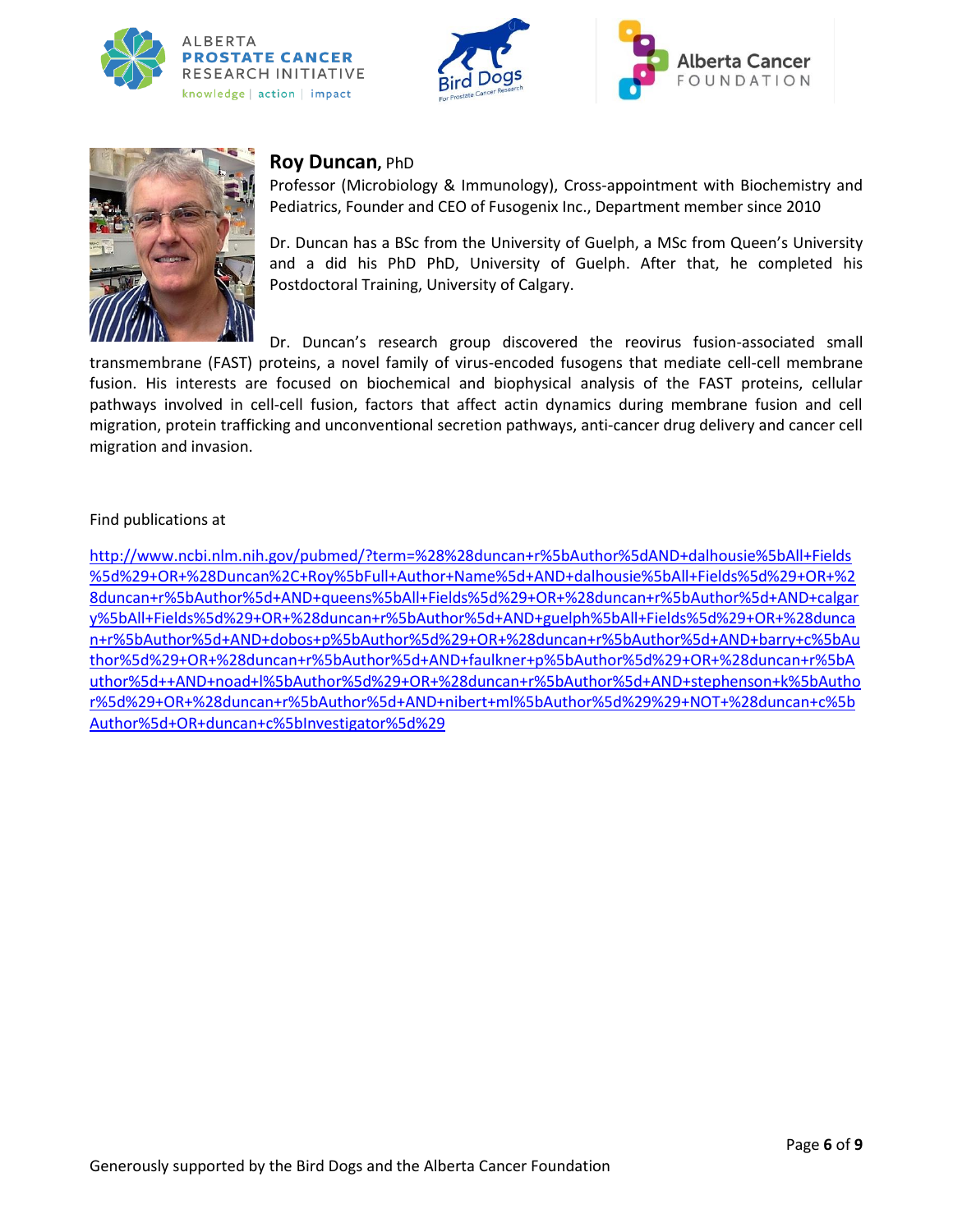







**Susan J. Done**, MA(Cantab), MB, BChir, PhD, MBA, FRCPC, FCAP, FRCPath, FCCMG, Associate Professor, Departments of Laboratory Medicine and Pathobiology and Medical Biophysics, Faculty of Medicine, University of Toronto

Susan J. Done completed her medical training at Cambridge University and then moved to Canada where she is currently an Associate Professor in the Departments of Laboratory Medicine and Pathobiology, and Medical Biophysics, at the University of Toronto. She is a pathologist at the University Health Network (which includes Toronto General Hospital and the Princess Margaret Cancer Centre) and a member of the Campbell Family Institute for Breast Cancer Research. Her research is focused on

breast cancer intratumoural heterogeneity, circulating tumour markers and early events in invasion and metastasis.

In our lab the primary focus is the identification and characterization of molecular alterations that lead to the development of solid cancers, particularly breast cancer. It is believed that the study of these changes will lead to the identification of potential diagnostic, prognostic and predictive markers and also therapeutic targets.

Cancer results from a progressive accumulation of genetic alterations. In some organ systems (e.g. colon, cervix) it has been demonstrated that these increasing degrees of genetic perturbation are accompanied by increasing degrees of histologic dysplasia. Other tissues are less accessible making the establishment of these links more difficult.

In the breast, certain preneoplastic and preinvasive lesions (hyperplasias and ductal carcinoma in situ) have been linked to invasive breast cancer by the increased relative risk of future invasive disease they confer. However, it has not been clearly established whether these lesions have the potential to progress to invasive breast cancer or are merely markers of increased risk. Advances in tissue microdissection and PCR technologies have made possible the study of molecular alterations in these small, histologically defined lesions.

We believe it is important to localize particular genetic aberrations to specific cells thereby enabling a correlation between histologic and genetic changes. This correlation is effected using advanced molecular techniques in several ways: firstly, tissue microdissection involving laser capture microdissection can be used in some cases; and secondly, fluorescence in situ hybridization (FISH) analysis can allow detection of gene copy number in specific cells.

Current projects in the lab involve the use of gene microarray chips to identify genes and chromosomal regions that are amplified or deleted in the transition from pre-invasive to invasive breast cancer and determination of the extent of genomic instability in histologically normal tissue adjacent to invasive carcinoma.

Find publications a[t http://www.lmp.utoronto.ca/research/faculty-research-database/done-susan](http://www.lmp.utoronto.ca/research/faculty-research-database/done-susan)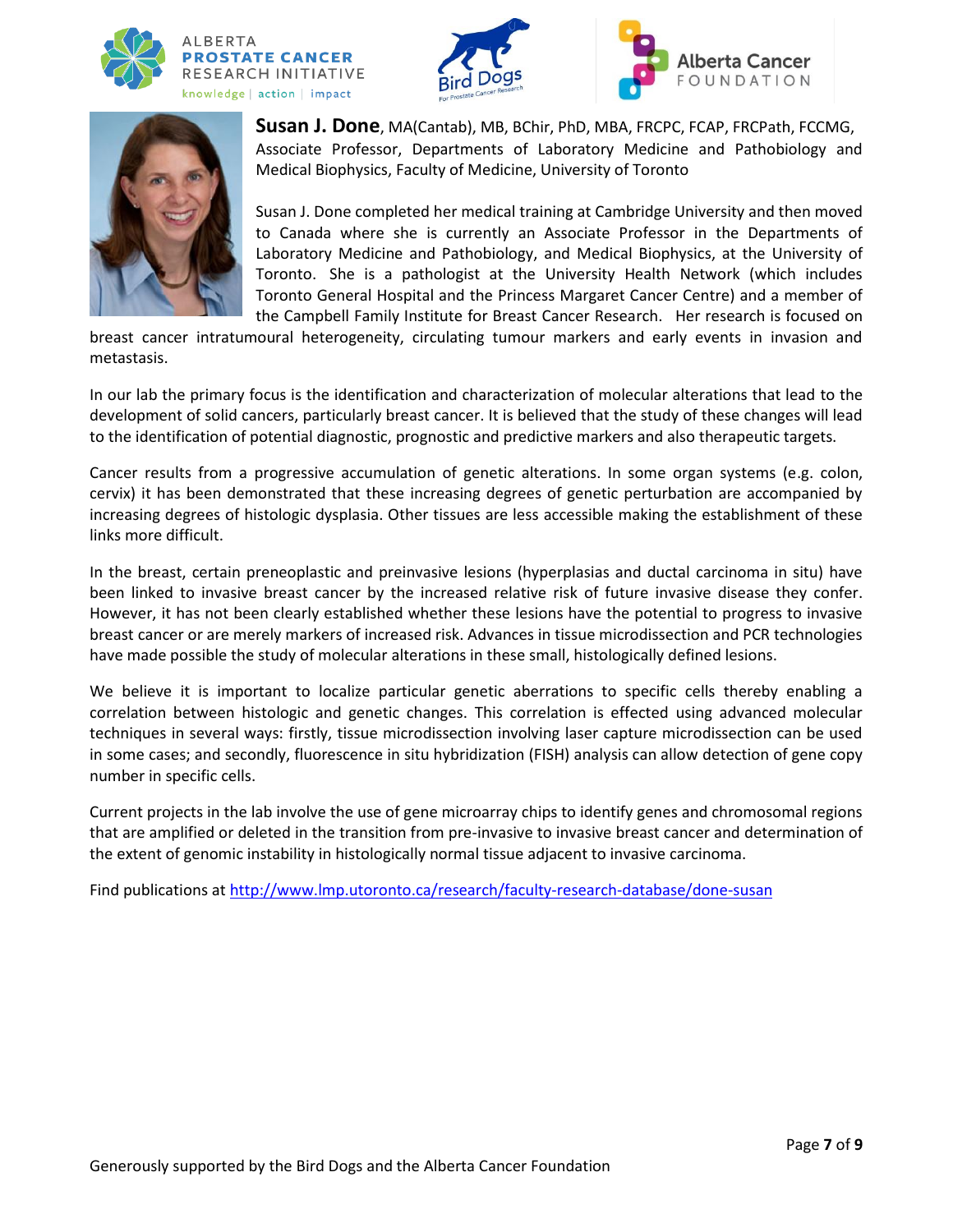







## **Christopher Bown,** PhD

Chris obtained his PhD from the Department of Medical Sciences at McMaster University and his B.Sc. (Hons. Genetics) from the University of Western Ontario. His postdoctoral research at the Neuroscience Research Institute in Ottawa focused on the transcriptional regulation of the genes encoding proteins involved in neurotransmission and the development of a diagnostic test to detect SNPs associated with major depressive disorder.

Dr. Christopher Bown is a partner and patent agent you can trust to protect your

most valued intellectual property. Based in Gowling WLG's Ottawa office, he has over 10 years of strategic IP portfolio management experience.

He has considerable experience drafting and prosecuting difficult patent applications, in all areas of technology, including life sciences, biotechnology and mining industries. He also provides litigation support for cases involving these types of technologies.

Chris assists entrepreneurs and SMEs, as well as multinational corporations, in the protection and management of their IP assets. In addition to having considerable experience in protecting inventions related to biologics, diagnostic methods, medical devices and pharmaceuticals, he has an in-depth knowledge of a wide variety of different disciplines, including ultra-deep mining technologies, viniculture, radio transmission technologies, cosmetic chemistry, and inventions related to aerospace and defence.